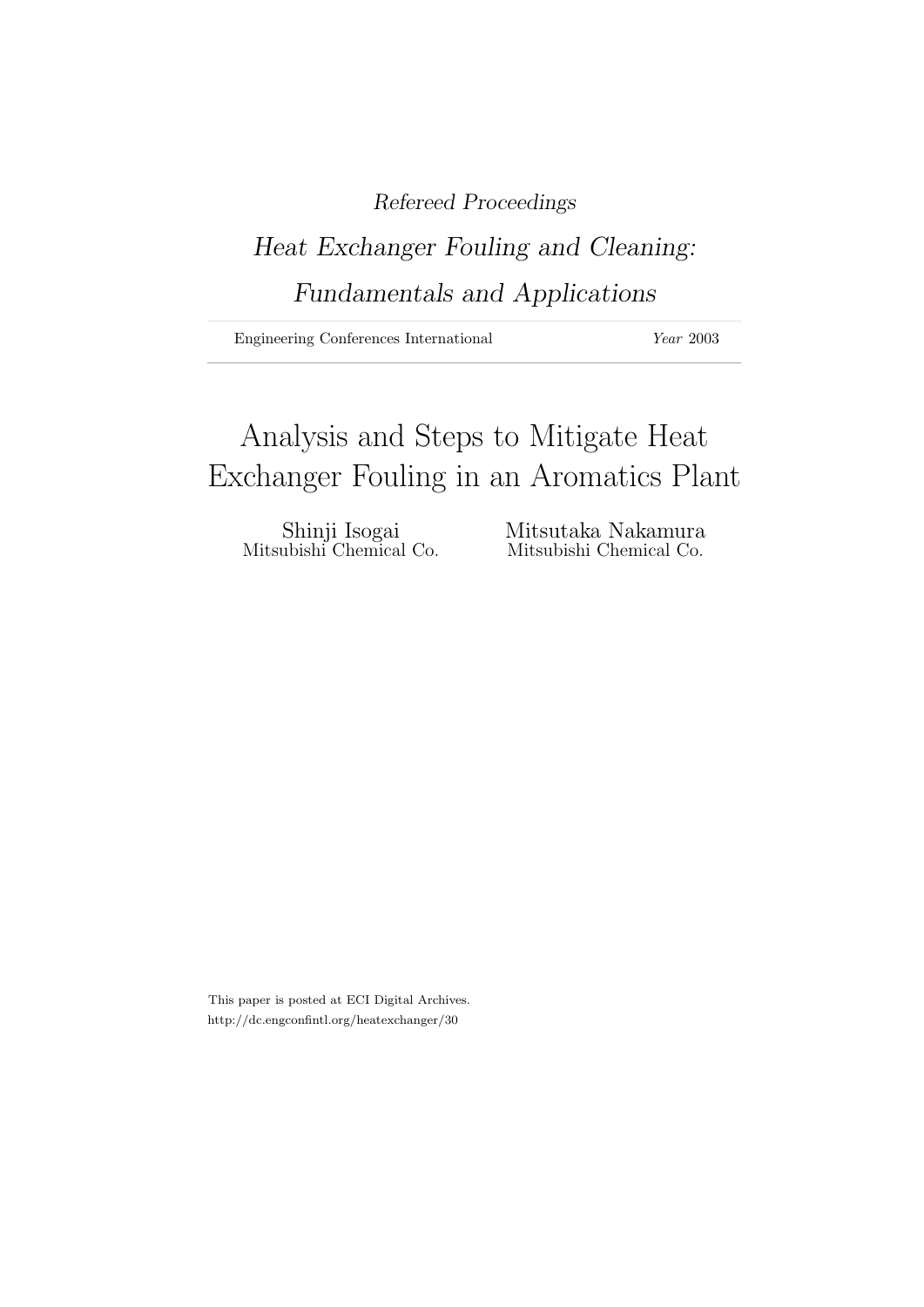# **ANALYSIS AND STEPS TO MITIGATE FOR HEAT EXCHANGER FOULING IN AN AROMATICS PLANT**

**Shinji Isogai and Mitsutaka Nakamura**

Science and Technology Research Center, Mitsubishi Chemical Co., 3-10, Ushiodori, Kurashiki, Okayama 712-8054, Japan. E-mail: 1204350@cc.m-kagaku.co.jp (S. Isogai)

#### **ABSTRACT**

 A heat exchanger, upstream a distillation tower for the separation of BTX (benzene, toluene, xylene) from crude benzene in an aromatics plant, experiences heavy fouling. The fouling mechanism and countermeasures to mitigate or eliminate it, were investigated. An Alcor Hot Liquid Process Simulator (HLPS)[1] was used for the fouling rate measurement. The main mechanism is a combination of precipitation fouling and chemical reaction fouling. Effects, such as temperature, vapor ratio (vapor mole fraction of the fluid), heater materials, surface roughness and the addition of some different types of chemicals were studied. From the experiments, some countermeasures for this fouling were proposed. A decrease in the vapor liquid ratio and a continuous supply of the more effective antifoulant chemical (dispersant) successfully reduced fouling in the plant.

### **INTRODUCTION**

 The Mitsubishi Chemical Co. BTX plant uses two material sources: gasoline from a naphtha cracker, and crude benzene mainly from a coke plant. A heat exchanger which is used as a pre-heater of the distillation tower for the separation of BTX from crude benzene experiences heavy fouling. This fouling causes a loss of production and necessitates cleaning of the heat exchanger every 2 years. The total cost of this fouling is above two hundred thousand dollars per year. To mitigate or eliminate this loss, experiments were carried out to study the mechanism and identify countermeasures using the Alcor Hot Liquid Process Simulator 400 (HLPS400). To study organic fluids fouling of heat exchangers, many methods have already been reported [2,3]. The HLPS400 was chosen because of its easy operation, the small size of equipment and the stability of its results. In addition, deposits on the heater rod surface can be analyzed. The HLPS is commonly used

by anti-fouling chemical suppliers for screening tests of chemicals.

 The process around the heat exchanger is shown in Figure 1. Heat exchanger E-2 has much heavier fouling than E-1, and hence is the target for fouling reduction.



**Figure 1**. **The process around the heat exchanger.** E-1: outlet temperature 80-100°C, vapor ratio=0, E-2: outlet temperature 110°C, vapor ratio=0.7, T-1: C9+ separation tower operated at atmospheric pressure.

 Crude benzene contains benzene (ca. 60wt%), toluene (ca.  $10wt\%$ ), xylene (ca.  $6wt\%$ ) and C9+ (above 8 carbon fractions, ca. 20wt%). It also contains a small amount of particles (we think they are ppm order concentration and mainly composed of inorganic materials such as FeS.), which may be produced by corrosion of tanks and pipes.

 First, we tried to identify which types of fouling mechanism dominate in this situation. From the crude benzene analysis, one or two of three mechanisms are expected to be dominant. The three mechanisms are (1) particulate fouling, (2) precipitation fouling and (3) chemical reaction fouling. Second, from experimental results, the kinds of conditions in the heat exchanger which affected the fouling deposition rate most were determined. Some mitigation ideas for the heat exchanger were then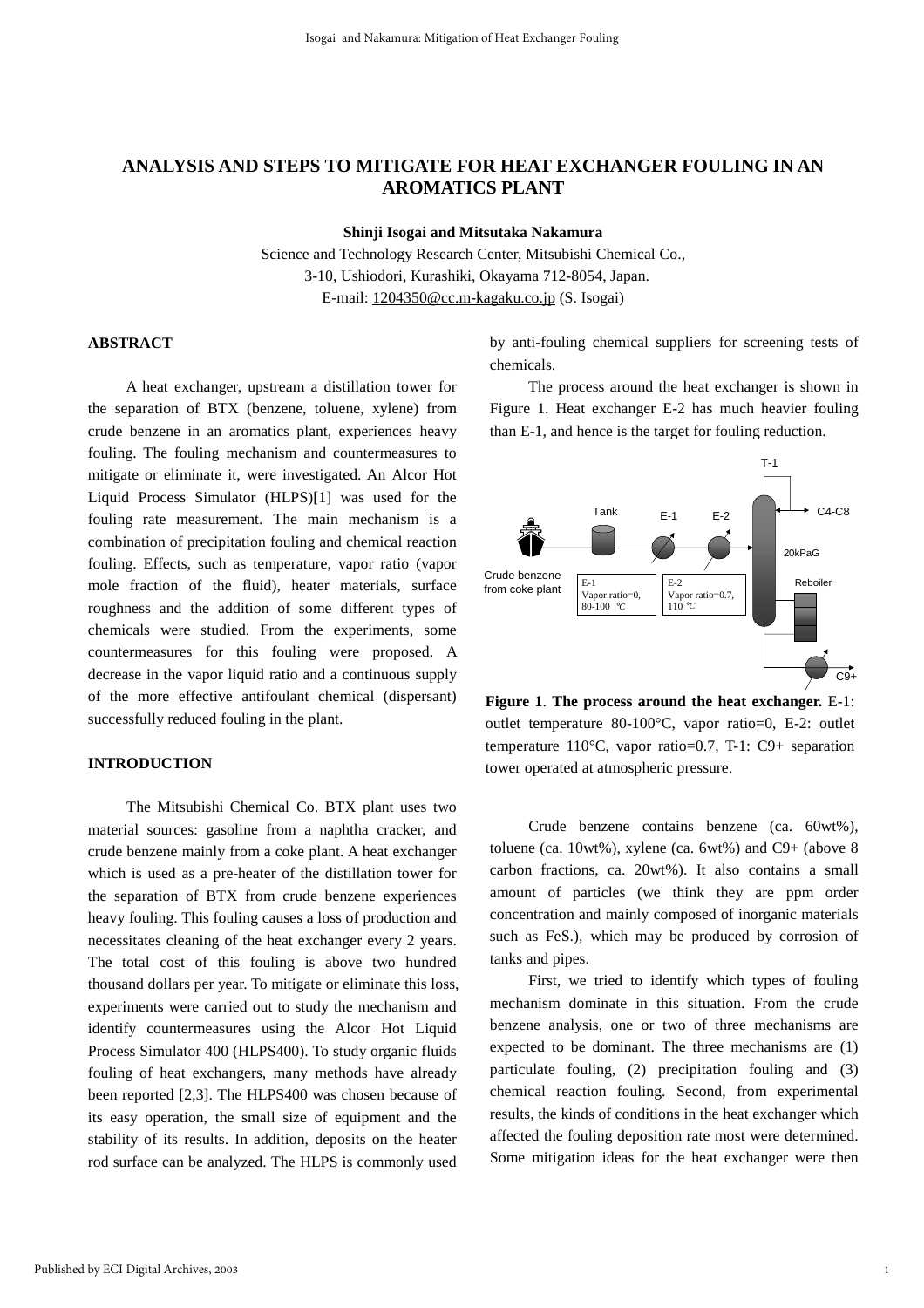applied.

#### **EXPERIMENTAL METHOD**

#### **General Alcor HLPS400 test procedure**

 The HLPS400 tests were carried out by charging the reservoir (heated up to 50°C) with 300ml crude benzene and pumping the benzene through the annulus formed by a vertically positioned, heater rod (outside diameter of heated section: 3.25mm) and an outer tube (inside diameter: 4.35mm) at a flow rate of 3.0 ml/minute. The heated crude benzene was then returned to the reservoir (Figure 2). The system was pressurized with nitrogen (190- 350kPaG) to control the vapor ratio of the heated outlet bulk fluid. The rod surface was heated by applying a voltage to the rod to control the outlet bulk fluid temperature. Thermocouple readings were recorded for the bulk fluid inlet and outlet temperatures as well as the rod surface. The thermocouple for the rod was positioned inside the heater rod.

 With constant outlet bulk fluid temperatures (i.e., constant heat flux conditions), as foulant deposited and built up on the heated rod surface, due to its insulating effect the heater rod surface temperature increased over time. However, at vapor ratios above zero from these temperature profile changes, the fouling resistance could not be determined because of the large fluctuations in the temperatures. Consequently, the deposit weight on the rod was measured directly after experiment runs. Usually, the HLPS400 tests were run for 20 hours. For run times below



**Figure 2. Alcor HLPS400 system(1) and heater rod(2).** 1: heater rod, 2: housing, 3: nut, 4: insulation part, 5: Oring, 6: insulation part.

20 hours the deposit weight increased linearly with the run time in the test temperature range used.

 To define experimental conditions, vapor ratio is based on mole fraction, temperature is the outlet bulk fluid temperature and pressure is the reservoir pressure.

 The contents of the crude benzene differ slightly each day. So, the crude benzene samples taken on different days show around 40% deposit weight differences. But, using samples from the same day, the reproducibility is good enough for this study (deviation is below 15%). The data shown in the figure are the results from the same day samples.

#### **RESULTS AND DISCUSSION**

#### **STEP1: Identification of the mechanism**

 It was assumed that the total fouling rate could be written as the following equation:

*Total fouling rate = (1)particulate fouling + (2)precipitation fouling + (3)chemical reaction fouling*

 To separate mechanism (1) from (2) and (3), fine particles were removed by filtration from the crude benzene, and the deposit amount measured. The filter was PTFE membrane filter (pore diameter 0.2µm). The difference between fouling results with filtration and



**Figure 3. Separation of the contributions from fouling mechanisms (1), (2) and (3).** Experimental conditions; temperature 145°C, pressure 330kPaG (vapor ratio=0, and 260kPaG(vapor ratio=0.43), run time 20 hours, heater rod material: carbon steel. (a) with filtration, vapor ratio=0, (b) no filtration, vapor ratio=0, (c) no filtration, vapor ratio=0.43, (d) no filtration, addition of antipolymerant.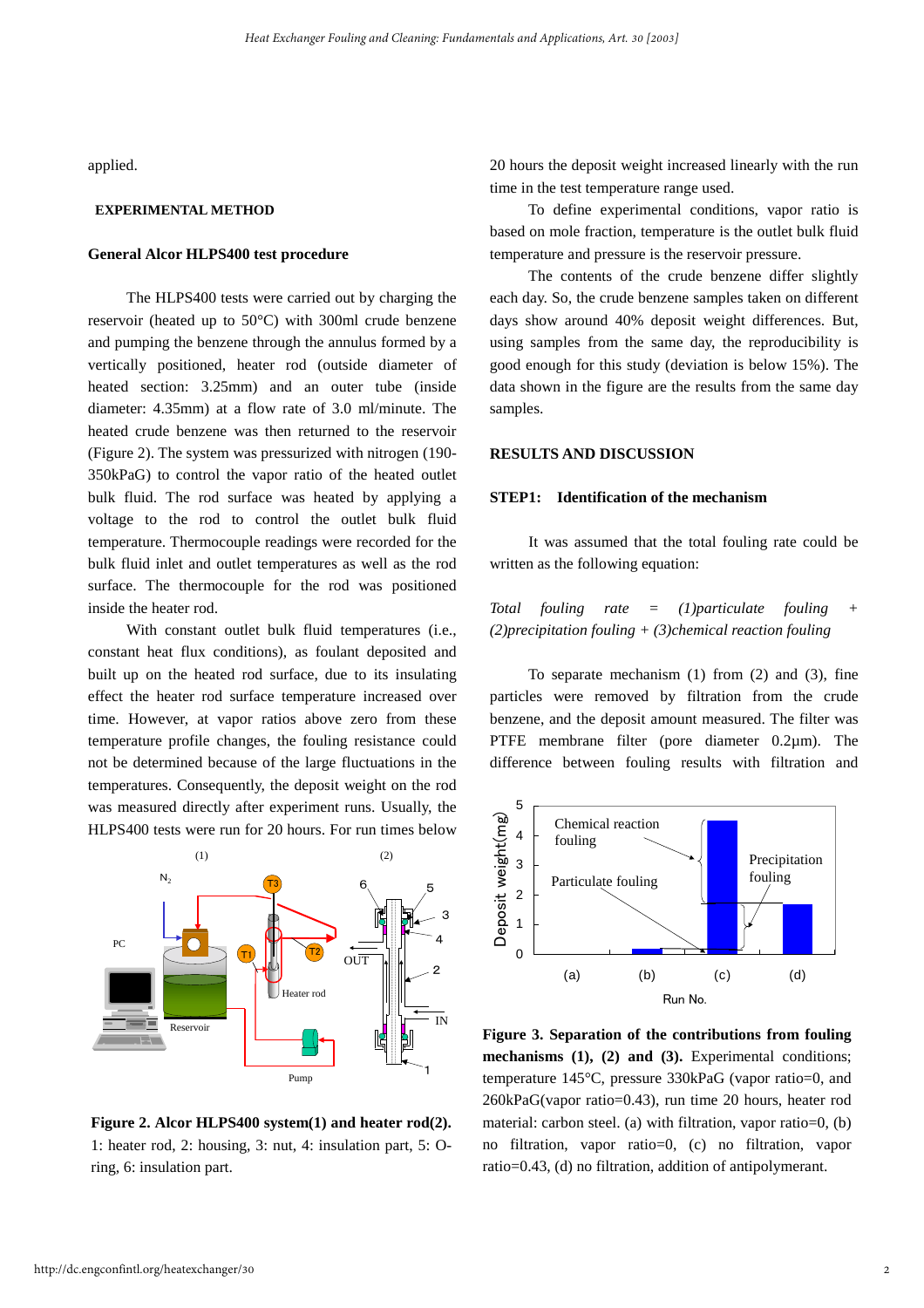without filtration would be the contribution from mechanism (1).

 Next, antipolymerant was added until the deposit amount stopped decreasing (Both Hakuto PN2500 and Ondeo-Nalco EC3142A were added each about 40 wtppm. These additives contained no dispersants.), and its effect may be attributed to the contribution of mechanism (3). The remaining amount may be from mechanism (2). The results are shown in Figure 3. From these results, the main mechanisms of the fouling are (2) precipitation fouling and (3) chemical reaction fouling. Of course, this estimation method of the mechanism is rough. In particular, separation of (2) and (3) are difficult just by the addition of antipolymerants. But this is a first step to identify which mechanisms dominate the phenomena.

 The outlet temperature of the process fluid at the heat exchanger E-2 was 110°C. But in order to shorten the experiment run time, 145 °C was chosen for the outlet fluid temperature. The actual plant might have slightly different mechanism contributions because of the lower temperature in the plant.

# **STEP2: Survey of the effects of the heat exchanger conditions**

#### **Effects of temperature and vapor ratio**

 Because the main mechanisms are (2) and (3), the temperature and vapor ratio should have large effects on the fouling weight. The results are shown in Figure 4 and



# **Figure 4**. **Temperature effect**

Experimental conditions; pressure 287kPaG, vapor ratio =zero, run time 20 hours, heater rod material: carbon steel, crude benzene sample: Sept. 13, 2001.



**Figure 5. Vapor ratio effect**

Experimental conditions; temperature 135°C, pressure 287-190kPa, run time 20 hours, heater rod material: carbon steel, crude benzene sample: Sept. 13, 2001.

5.

 The vapor ratio change from 0 to 0.43 was much more effective in increasing deposition than temperature change from 125°C to 135°C. The heater rod surface temperature increased about 20°C when the vapor ratio increased from 0 to 0.43. Perhaps, both polymerization (chemical reaction) and precipitation were enhanced on the heater rod surface by the condensation of high boiling temperature components, and the foulants were easily attached on the heater rod. To reduce fouling in the BTX plant, the most effective method is to decrease vapor ratio.

#### **Effects of heater rod materials and surface roughness**

 Depending on surface materials, reactions on the surface and attachment behaviors are different. Also, surface roughness may be important. The results are shown in Figure 6.

 Compared with carbon steel, type 316 and 304 stainless steels (SS) and aluminum had about 40% less deposit. From experience, when the fluid contains corrosive contents, such as acids, carbon steel has heavier fouling than does stainless steel. (Crude benzene contained some hundreds wtppm acids. We assume this corrosion effect is caused by both dissolved iron salts which act as polymerization catalysts and corroded surface roughness that is easy to attach.)

 Both surface treatments by sandpaper (No. 180) and by electrochemical polish increased the deposit amount. Perhaps, because the heater rods bought from Alcor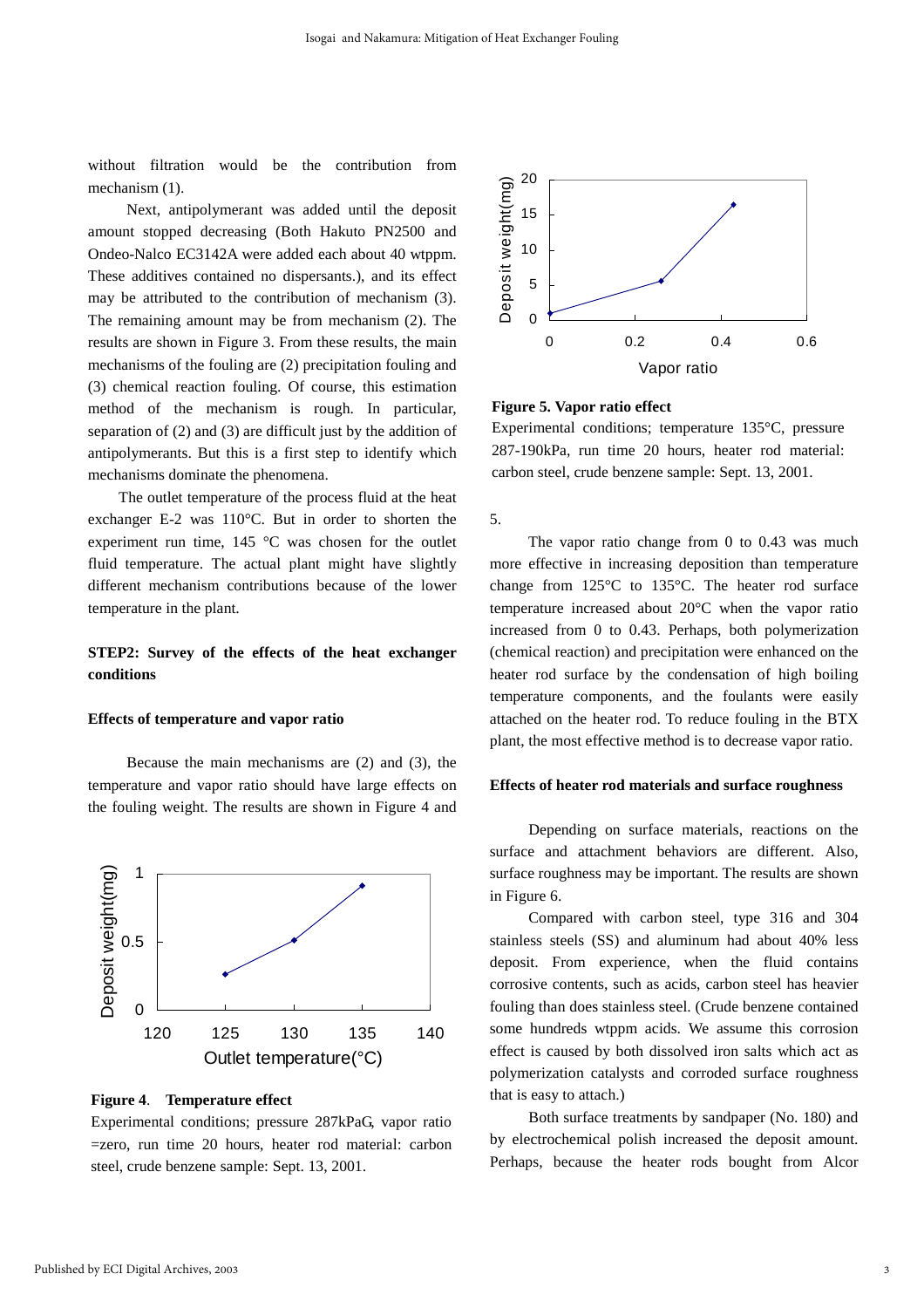

**Figure 6. Material and surface roughness effect**

Experimental conditions; temperature 145°C, pressure  $287kPaG$ , vapor ratio = 0.43, run time 20 hours. crude benzene sample: May. 25, 2001. (a) carbon steel, (b) SS316, (c) SS304, (d) aluminum, (e) carbon steel (repeat), (f) carbon steel treated by No. 180 sandpaper, (g) SS304 treated by electrochemical polish.

Petroleum Instruments had already quite smooth surfaces, the electrochemical polish did not work well.

#### **Analysis of the deposits**

 Deposits of the actual plant heat exchanger and Alcor HLPS400 heater rods were analyzed. Elemental analyses of C, H, N, S are listed in Table 1. H/C mole ratio of the deposit of the E-2 process outlet was 0.82, and that of the Alcor heater rod was 0.68. Because the temperature of HLPS400 test was higher than that of E-2, H/C ratio of the heater rod is lower than that of E-2. Infrared absorption charts are almost the same (Figure 7) for each deposit.

**Table 1.** Elemental analysis of the deposits.

|                   |          |     | $(wt\%)$ |     |  |
|-------------------|----------|-----|----------|-----|--|
|                   | C        | H   | N        | S   |  |
| $E-2$             | 77.2     | 5.3 | 4.8      | 6.4 |  |
| Alcor heater rod* | 67.5 3.8 |     | 8.2      | 8.1 |  |

\*Alcor deposit is from the experiment of Figure 5, vapor ratio=0.43.

However, E-2 has sharper absorption peaks because of less carbonization and  $CH<sub>2</sub>$  and  $CH<sub>3</sub>$  group vibration peaks (around 3000cm-1) are seen. Both charts have aromatic ring vibration peaks (around 1000-1800cm-1).

#### **STEP3: Countermeasures and plant test**



**Figure 7. Infrared absorption chart**

#### **Screening test of anti-fouling chemicals**

 The easiest way to mitigate fouling is to use antifouling chemicals. First, we tested nine chemicals which include the chemical already used in the plant at that time. Four dispersants, three mixtures of dispersant and antioxidant, one antipolymerant and one mixture of metal deactivator and antioxidant were used. (Experimental conditions: temperature 125°C, pressure 160kPaG (vapor ratio=0), run time 10 hours, heater rod material: carbon steel, crude benzene sample: Sept. 13, 2000. Added



**Figure 8. Screening test of the four chemicals.**

Experimental conditions: temperature 135°C, pressure 190kPaG (vapor ratio=0.43), run time 20 hours, heater rod material: carbon steel, crude benzene sample: Feb. 2, 2001. Chemicals concentration: 35wtppm. (a) no addition, (b),(c) mixture of dispersant and antioxidant, (d),(e) dispersant.